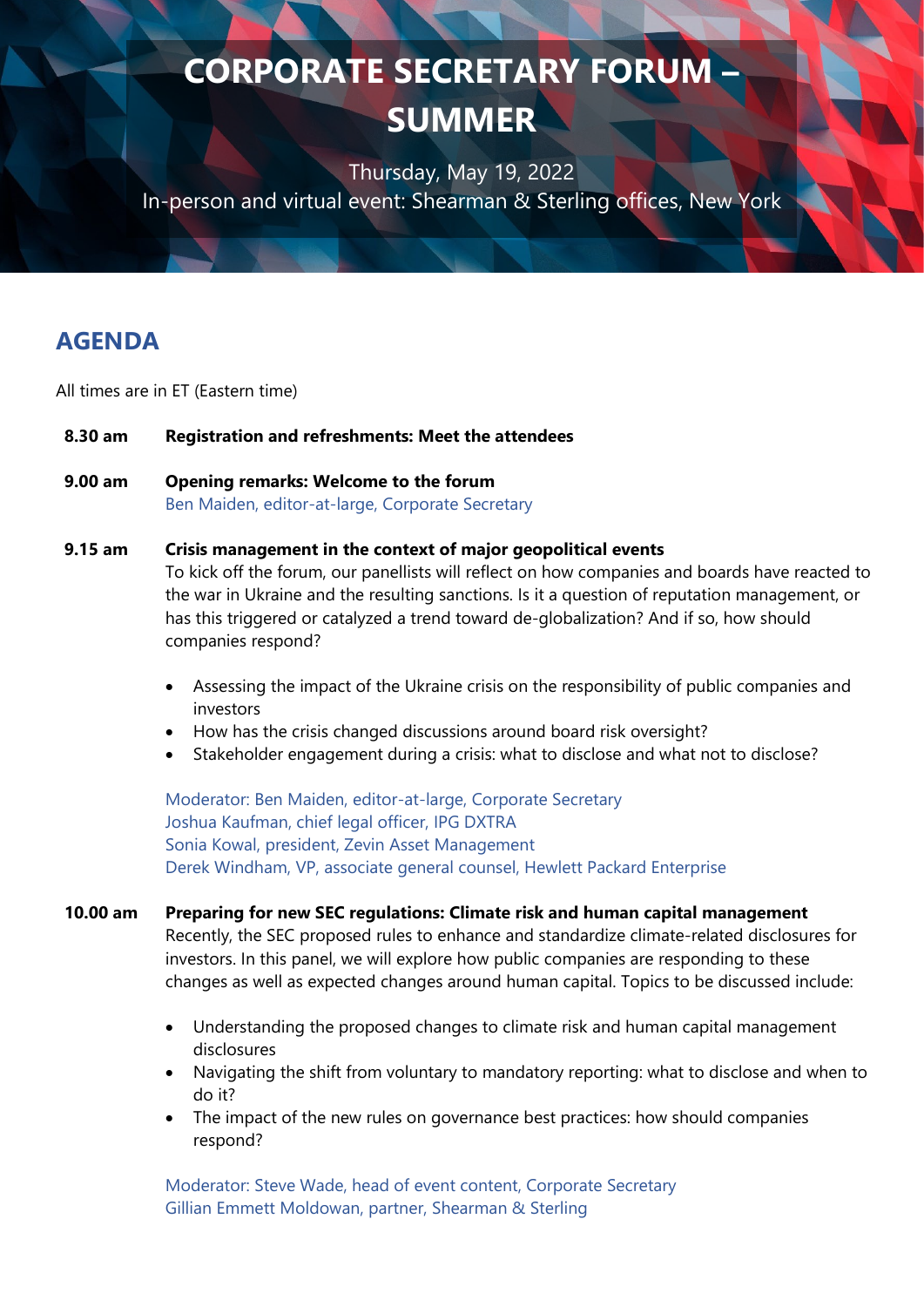Thursday, May 19, 2022

In-person and virtual event: Shearman & Sterling offices, New York

#### **10.30 am Morning break**

#### **10.45 am Keeping your board relevant in 2022 and beyond**

There is no 'one size fits all' method of evaluating your board, but any approach needs to be dynamic, comprehensive, and increasingly transparent. In this session, we will cover recent board evaluation trends and share best practices for adopting an effective evaluation strategy tailored to your business needs.

- Understanding and responding to the emerging challenges regarding board dynamics and leadership
- Continuing to monitor your board's skills and deficits with changing business needs
- Ensuring relevant opportunities, issues and feedback are communicated and acted upon

Moderator: Ben Maiden, editor-at-large, Corporate Secretary Deborah Rubin, senior partner and head of board & CEO services, RHR International LLP

#### **11.15 am Managing a transition from shareholder primacy to stakeholder capitalism**

The discussion around stakeholder capitalism continues to gain momentum. Most recently, the war in Ukraine has put public companies under the spotlight, challenging them to respond in the best interests of their communities, employees and suppliers rather than focussing solely on shareholder interests. This panel will discuss how governance professionals and boards can adopt a stakeholder capitalist approach in a way that benefits their company's long-term success. We will cover:

- How is the momentum behind stakeholder capitalism impacting governance professionals?
- Company purpose and culture in the age of ESG, and what to include in your proxy statement
- Measuring progress effectively: stakeholder impact assessments and the value of third parties
- How has the shift towards stakeholder capitalism impacted shareholder engagement?

Moderator: Steve Wade, head of event content, Corporate Secretary Byron Loflin, global head of board advisory, Nasdaq Martin Whittaker, CEO, JUST Capital Josh Zinner, CEO, ICCR

#### **12.00 pm ESG and the board: Governance structures and effective oversight**

The regulatory landscape of ESG is changing rapidly. But the pressures companies face go well beyond adhering to regulation: the most significant pressure comes from investors, employees, and the wider public. As a result, board oversight of ESG needs to respond to the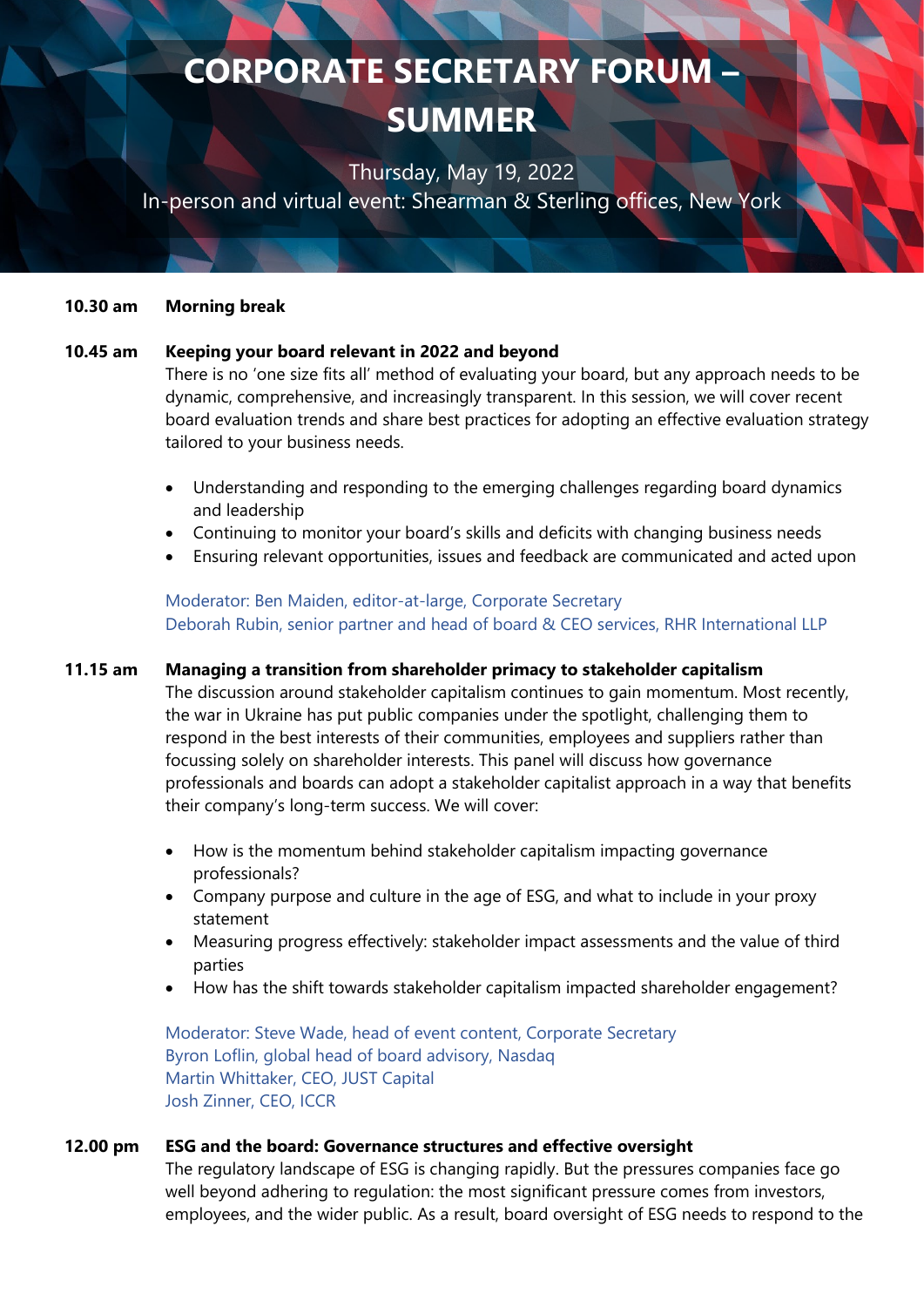Thursday, May 19, 2022

In-person and virtual event: Shearman & Sterling offices, New York

needs of its stakeholders, and the agenda needs to be framed to tackle these issues effectively. Here we will discuss:

- What are effective committee structures and board reporting processes?
- How should the board engage with investors and other stakeholders on ESG?
- How can governance teams ensure the board has access to the best sources of information and expertise?
- What are successful ways to assess and meet board training needs?

Moderator: Ben Maiden, editor-at-large, Corporate Secretary Alessia Falsarone, managing director, PineBridge Investments Bobbie King Jr., deputy chief legal officer, Hannon Armstrong Derek Windham, VP, associate general counsel, Hewlett Packard Enterprise

#### **12.45 pm Lunch**

### **1.45 pm The Exchange: Exchange ideas with peers in highly interactive roundtable discussions** Please choose any of the following topics and discuss them with your peers. When the bell rings, move on to your next table and repeat! At the end of the session, hear a roundup of lessons learned so you can apply these when you return to the office.

- Getting value out of virtual and hybrid board meetings
- Supporting your company's progress around diversity, equity and inclusion
- Sharing best practices on improving environmental accountability
- Executive compensation: responding to shareholder expectations

Tim Human, senior reporter, Corporate Secretary Ben Maiden, editor-at-large, Corporate Secretary

#### **2.45 pm Mitigating cyber-security risks and building board resilience**

Perhaps one of the greatest legacies of the pandemic on how companies operate is the acceleration of the digital transformation and unprecedented reliance on technology. As more companies adopt long-term remote working policies, and in conjunction with the SEC's recent developments around cyber-security, there is an urgent need to revise protocols to reduce the risk of a cyber-attack and respond effectively. This includes:

- Impact of the SEC cyber regulation proposal on how public companies are expected to manage cyber risks and disclose incidents
- Does your board need a cyber expert?
- Ensuring your board is adequately equipped to deal with cyber security oversight
- Embedding cyber-security risks in your business strategy, financial planning, and capital allocation processes